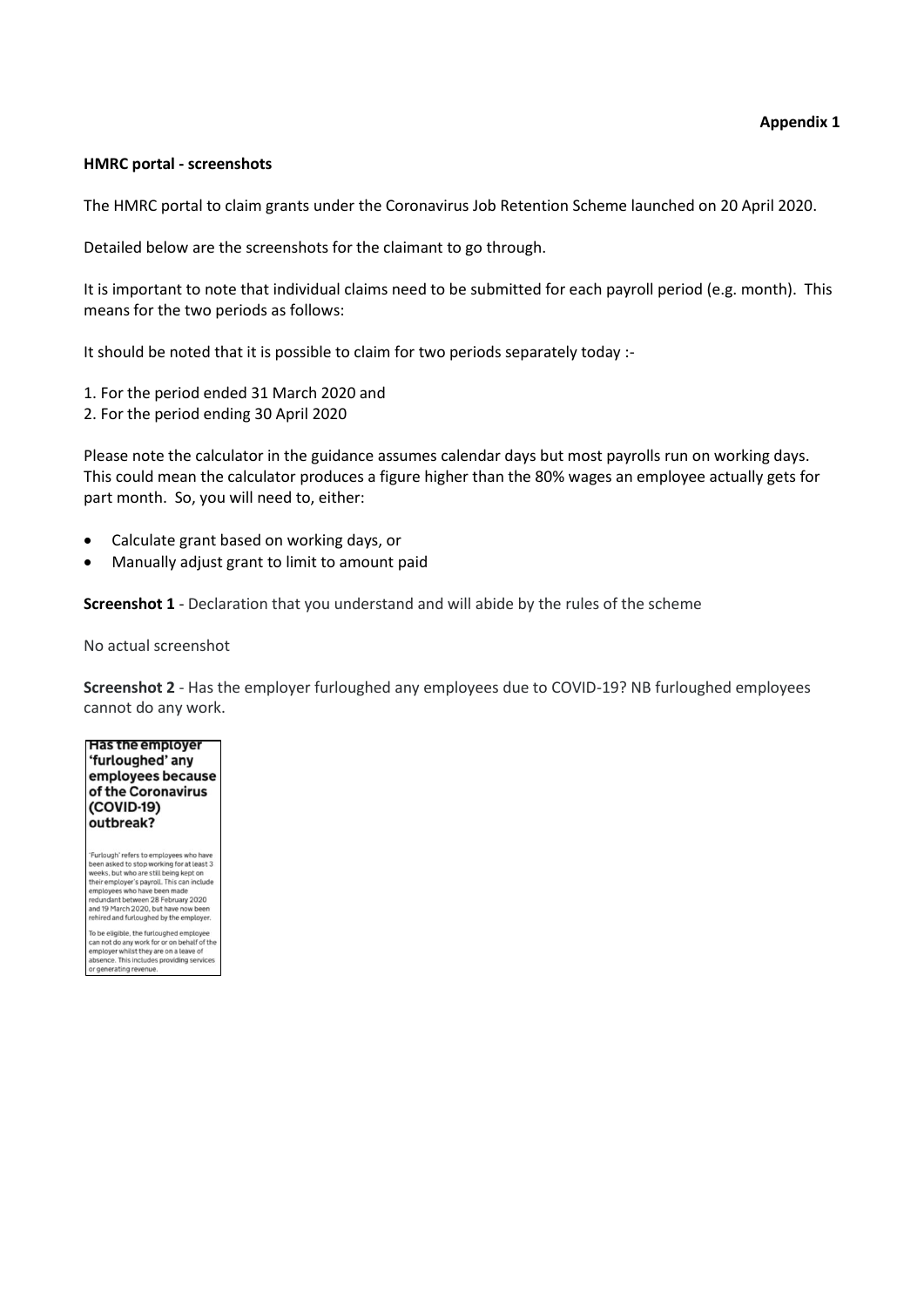**Screenshot 3** - Does the employer submit a Company Tax return and is registered for Self Assessment?



**Screenshot 4** - Enter the employer's Self Assessment Unique Taxpayer Reference



**Screenshot 5** - What is the claim period? (Note: you can only make one claim per claim period)

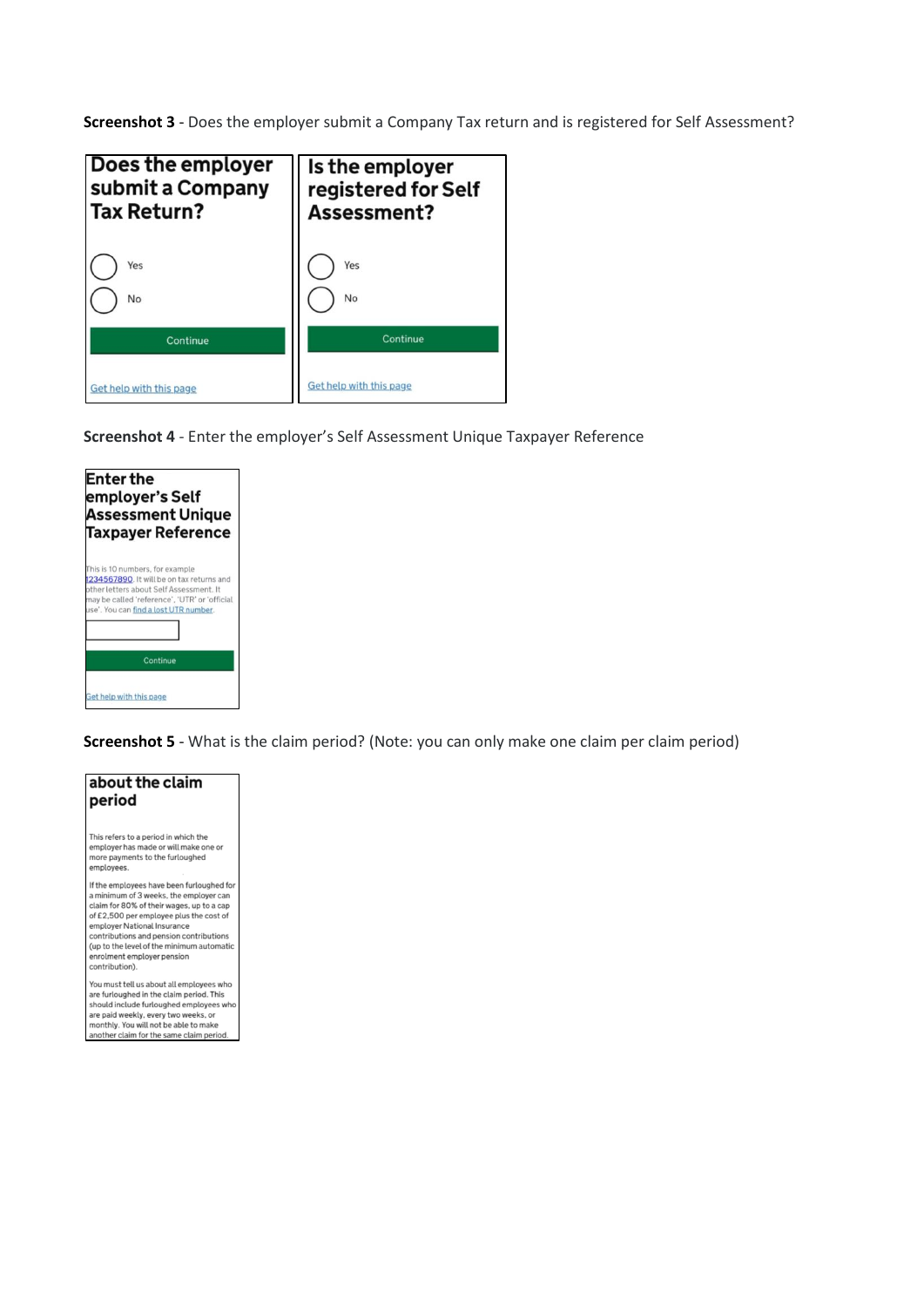**Screenshot 6** - Enter the dates of the claim period

| Tell us about the<br>claim period |  |  |  |
|-----------------------------------|--|--|--|
| Start date                        |  |  |  |
| For example 13 2020               |  |  |  |
| Month<br>Day<br>Year              |  |  |  |
| 2020                              |  |  |  |
| End date<br>For example 31 3 2020 |  |  |  |
| Month<br>Day<br>Year              |  |  |  |
| 2020                              |  |  |  |
| Continue                          |  |  |  |
| Get help with this page           |  |  |  |

**Screenshot 7** - You can enter a date which ends up to 14 days ahead, but no more (i.e. if the furlough is more than a month, submit one claim per month)



**Screenshot 8** - Confirm the claim period (Note: from now on there is a warning that any changes will mean you have to start again)

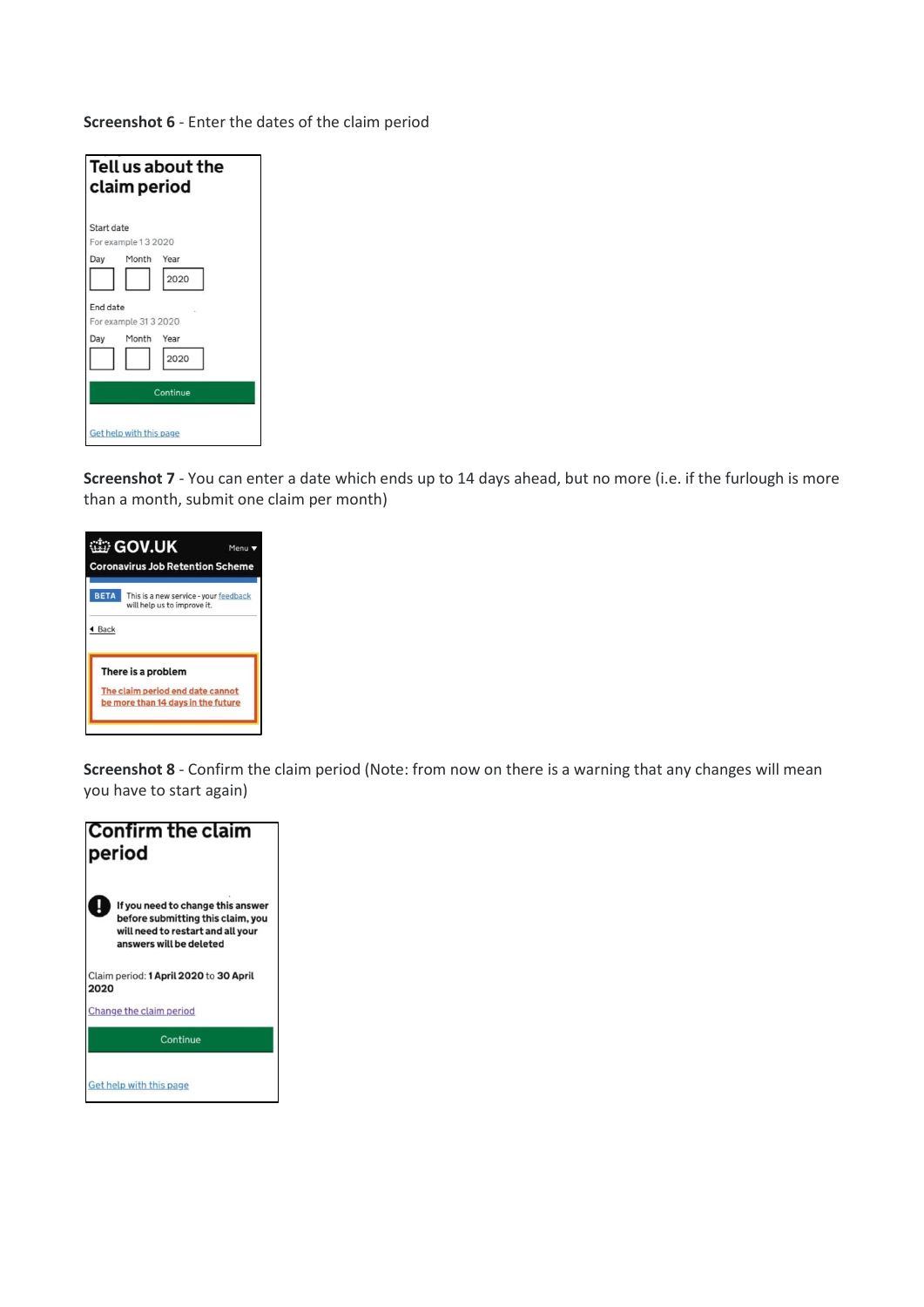**Screenshot 9** - How many employees?

| How many<br>employees have<br>been furloughed in<br>the period you are<br>claiming for?              |
|------------------------------------------------------------------------------------------------------|
| You must tell us about all employees on a<br>leave of absence in the period you are<br>claiming for. |
| Continue                                                                                             |
| Get help with this page                                                                              |

**Screenshot 10** - Enter the amount being claimed (Note: work this out before you start)

| Gross furlough amount                                                                                                                                                                       |  |
|---------------------------------------------------------------------------------------------------------------------------------------------------------------------------------------------|--|
| 80% of the furloughed employees' wages<br>up to a monthly cap of £2,500 per<br>employee. This does not include the<br>employer National Insurance<br>contributions or pension contributions |  |
|                                                                                                                                                                                             |  |
| <b>Employer National Insurance</b><br>contributions<br>Paid on 80% of the furloughed<br>employees' wages in the claim period                                                                |  |
|                                                                                                                                                                                             |  |
| Employer minimum pension contributions<br>Paid on 80% of the furloughed<br>employees' wages in the claim period                                                                             |  |
| Continue                                                                                                                                                                                    |  |

**Screenshot 11** - Details of each employee (must be entered one by one unless you are submitting 100 or more) – National Insurance Number must be entered

| <b>Employee details</b>                                                                                                     |
|-----------------------------------------------------------------------------------------------------------------------------|
| 1 of 1 employees                                                                                                            |
| Full name                                                                                                                   |
|                                                                                                                             |
| National Insurance number                                                                                                   |
| It can be found on an employees National<br>Insurance card, benefit letter, payslip or<br>P60. For example, 'QQ 12 34 56 C' |
|                                                                                                                             |
| Payroll number (optional)                                                                                                   |
|                                                                                                                             |
| Continue                                                                                                                    |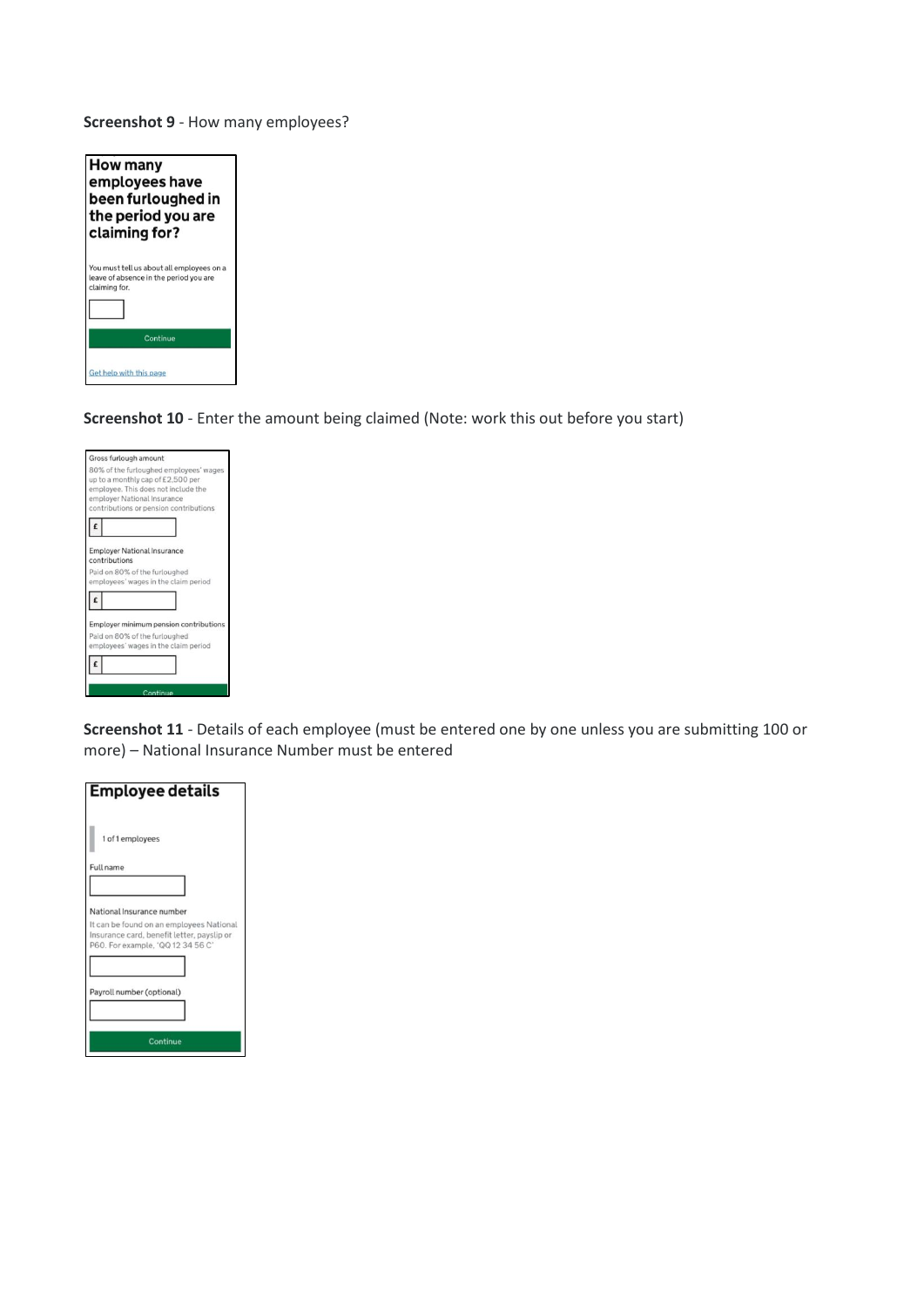**Screenshot 12** - What type of bank account?



**Screenshot 13** - What is the employer's address?

| <b>BETA</b>                                     | This is a new service - your feedback<br>will help us to improve it.         |
|-------------------------------------------------|------------------------------------------------------------------------------|
| <back< th=""><th>English   Cymraeg</th></back<> | English   Cymraeg                                                            |
| <b>Find the address</b><br>associated with the  | employer's bank account                                                      |
| UK postcode                                     |                                                                              |
|                                                 | The address does not have a UK postcode                                      |
|                                                 | Property name or number (optional)<br>For example, The Mill, 116 or Flat 37a |
| <b>Find address</b>                             |                                                                              |

**Screenshot 14** - Who should HMRC contact if necessary?